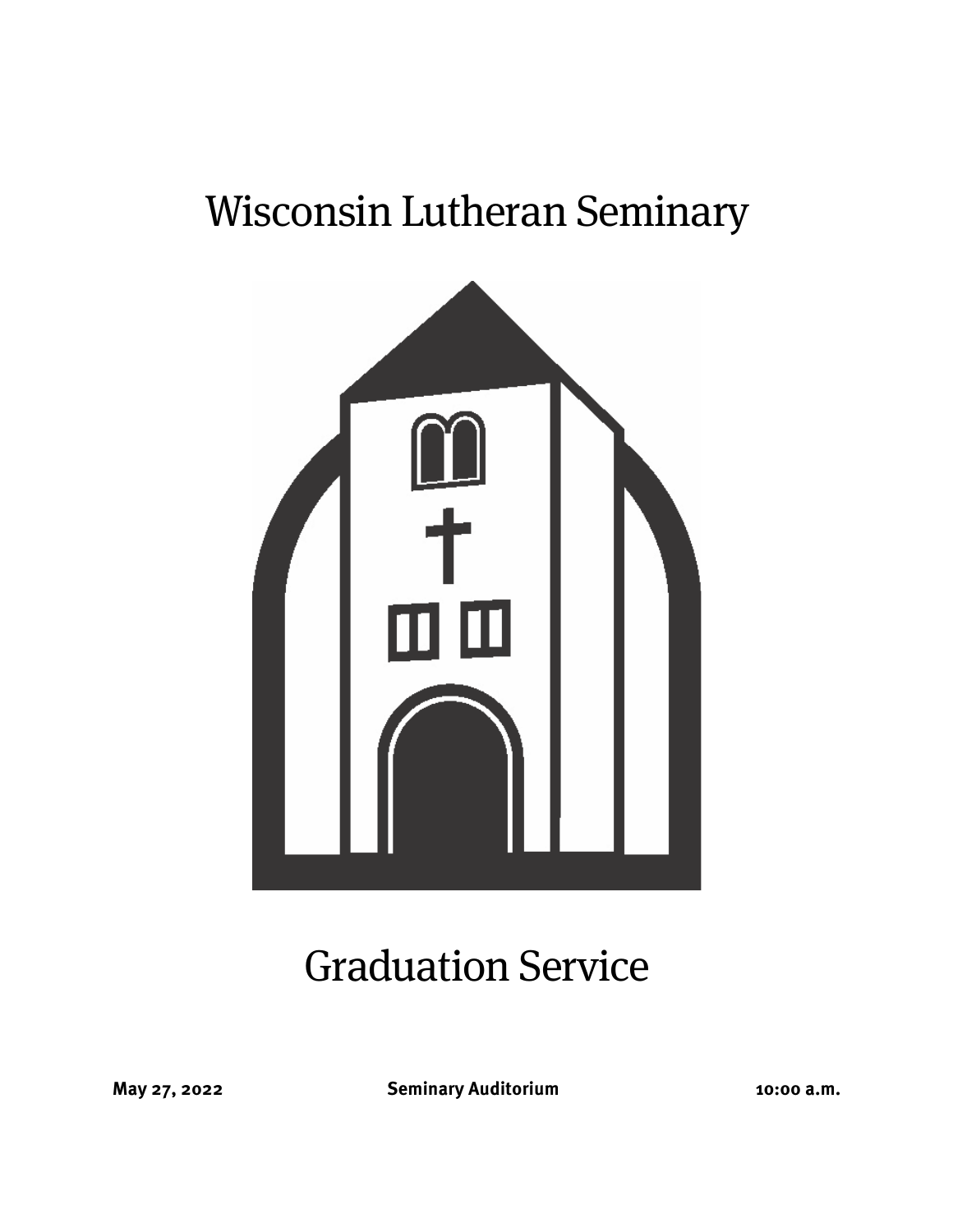# Order of Service

# **HYMN OF THE PROCESSION Christ the Eternal Lord**

Text: Timothy Dudley-Smith, b. 1926 Musical setting by S. Drummond Wolff

The faculty, members of the governing board, the graduates, and members of the chorus process during the hymn.

Stand as the hymn is introduced and follow the path of the cross to the chancel where it serves as the focus of worship.

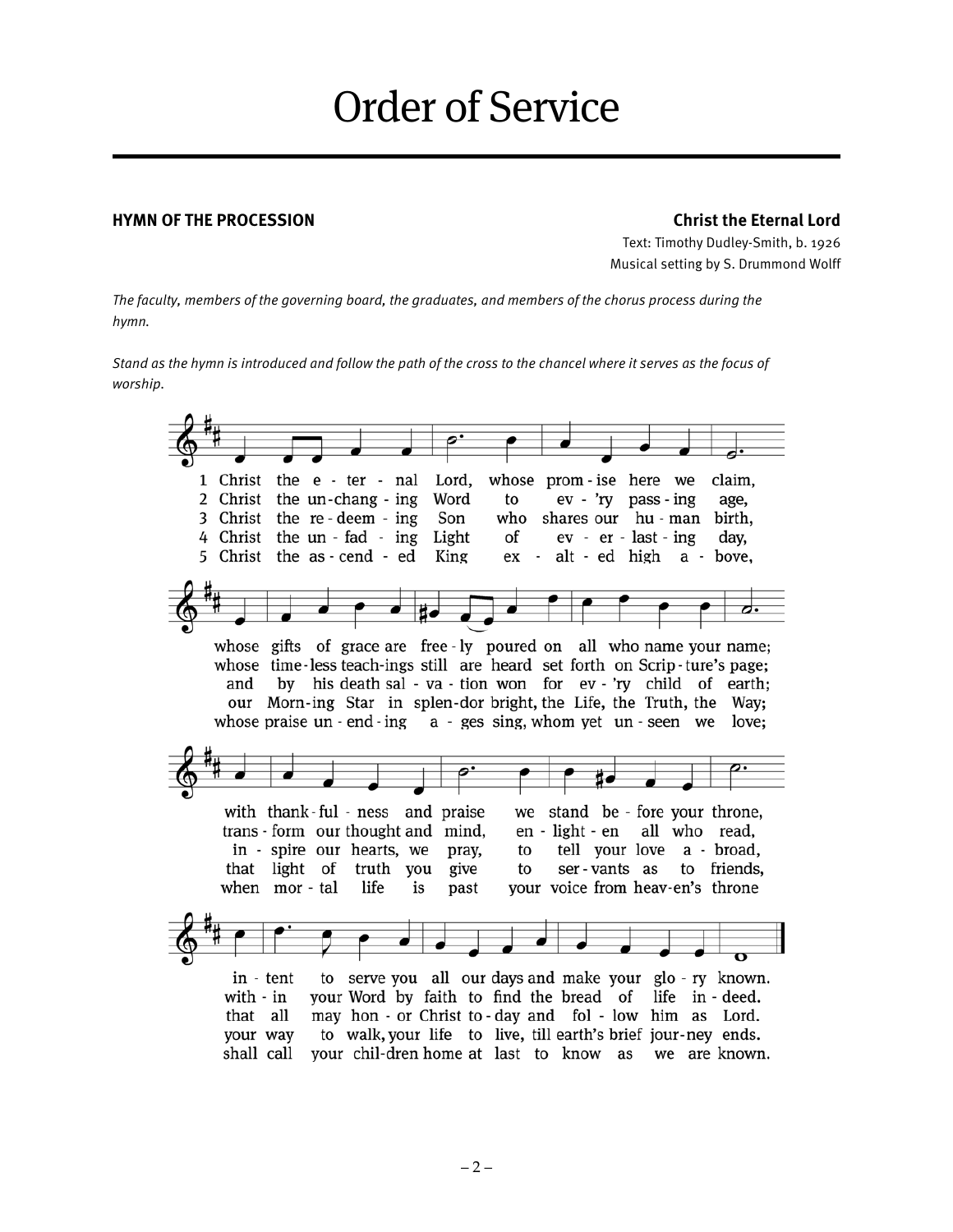The grace of our Lord Jesus Christ, and the love of God, and the fellowship of the Holy Spirit be with you.

# **And also with you.**

# **DIALOGUE**

O give thanks unto the Lord, call on his name, make known his deeds among the peoples! Sing to him, sing praises to him, tell of all his wonderful works!

# **The works of the Lord are great and glorious. His name is worthy of praise!**

O Father most holy, gather us together in the name of Jesus whom the saints and angels adore as the Lamb on his throne and whose name is above every name,

that all we do might be done at your bidding, filled with your grace, directed by your wisdom, informed by your truth, accomplished to your glory.

# **The works of the Lord are great and glorious. His love endures forever!**

O Father most gracious, bring us together in the name of Jesus, that in him we might be a spiritual temple, that founded on him we might be built together as living stones; that in him we might offer to you the spiritual service

of praise and thanksgiving, of lives lived in your love, of proclaiming your words and works, and of sharing your gifts to us.

# **The works of the Lord are great and glorious. Tell of all his wonderful deeds!**

O Father eternal, you have sent out an invitation, you have prepared a great feast that all might enter the courts of your presence and the mansions of your paradise. Grant to us your blessing and peace,

that we may be witnesses of your truth, the reflection of your glory, and the ambassadors of your kingdom.

# **The works of the Lord are great and glorious. May our mouths be filled with his praise!**

To you, O Father, together with the Son and the Holy Spirit, one God from all eternity and to all eternity, be glory, wisdom, power, and dominion forever.

# **All sing:**

**O Lord, our Lord, how glorious is your name in all the earth. Almighty God, merciful Father, you crown our life with your love. You take away our sin; you comfort our spirit; you make us pure and holy in your sight. You did not spare your only Son, but gave him up for us all. O Lord, our Lord, how glorious is your name in all the earth. O Son of God, eternal Word of the Father, you came to live with us; you made your Father known; you washed us from our sins in your own blood. You are the King of glory; you are the Lord! O Lord, our Lord, how glorious is your name in all the earth.**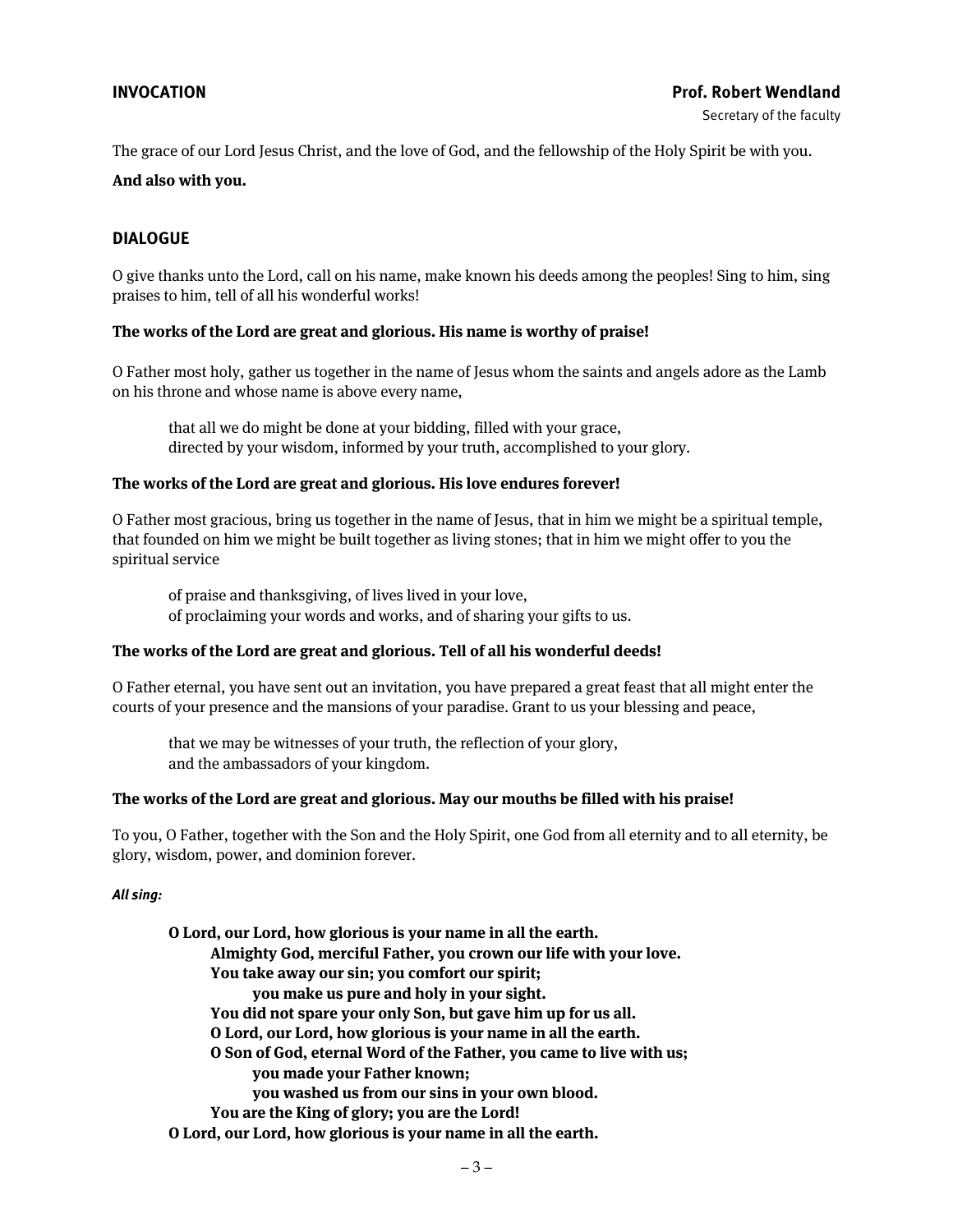# **READING Jeremiah 31:31–34**

The Lord will make a new covenant with his people.

# **PSALM PSALM I** Will Wait for You (Psalm 130)

words and music by Jordan Kauflin, Matt Merker, Keith Getty, and Stuart Townend

The assembly sings the words in **bold.** 

Lord, from the depths I call to you; Lord, hear me from on high And give attention to my voice When I for mercy cry.

**LORD, in your presence who can stand, If you our sins record? But yet forgiveness is with you, That we may fear you, LORD.**

1 Out of the depths I cry to you, In darkest places I will call; Incline your ear to me anew, And hear my cry for mercy, Lord.

> *I will wait for you, I will wait for you; On your word, I will rely. I will wait for you, Surely wait for you; Till my soul is satisfied.*

3 So put your hope in God alone; Take courage in his power to save. Completely and forever won By Christ emerging from the grave.

> *I will wait for you, I will wait for you; Through the storm and through the night. I will wait for you, Surely wait for you; For your love is my delight.*

> I wait - my soul waits - for the Lord My hope is in his word. More than the watchman waits for dawn My soul waits for the Lord.

**O Israel, put your hope in God, For mercy is with him And full redemption. From their sins His people he'll redeem.**

2 Were you to count my sinful ways, How could I come before your throne? Yet full forgiveness meets my gaze; I stand redeemed by grace alone.

4 Now he has come to make a way, And God himself has paid the price, That all who trust in him today Find healing in his sacrifice.

 $-3-$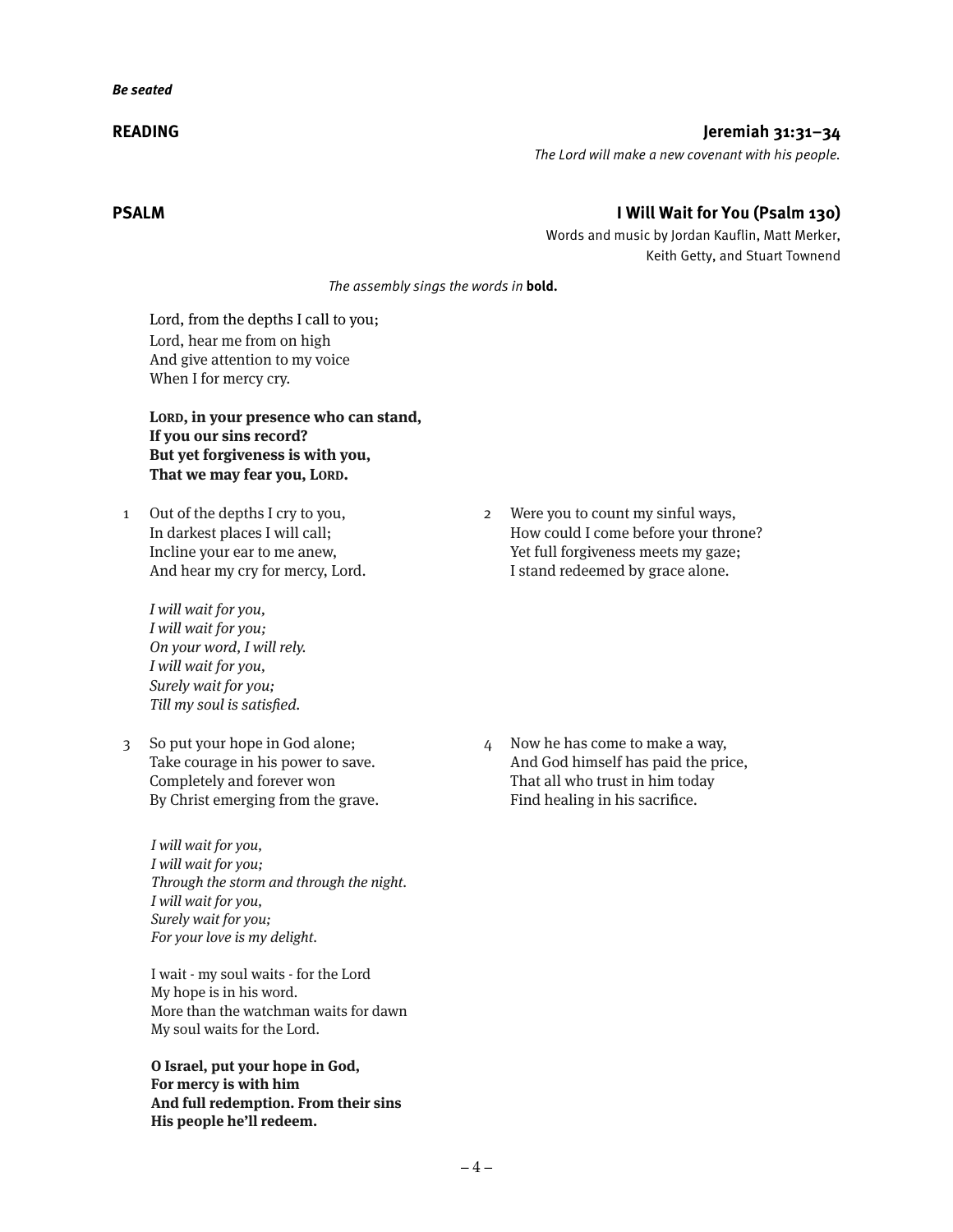# **READING 2 Corinthians 3:7–18**

The glory of the new covenant

# **ANTHEM O How Glorious Is the Kingdom**

Philip W. J. Stopford Paraphrase of Rev 7:9 by Basil Harwood

O how glorious is the kingdom wherein all the saints rejoice with Christ. Clothed in white robes they follow the Lamb whithersoever he goeth.

# **READING John 17:11b–19**

The High Priest prays for his disciples.

# **ANTHEM Is He Worthy?**

Words and music by Andrew Peterson and Ben Shive Arrangement by Heather Sorenson

Do you feel the world is broken? We do. Do you feel the shadows deepen? We do. But do you know that all the dark won't stop the light from getting through? We do. Do you wish that you could see it all made new? We do.

Is all creation groaning? It is. Is a new creation coming? It is. Is the glory of the Lord to be the light within our midst? It is. Is it good that we remind ourselves of this? It is.

# *Refrain*

*Is anyone worthy? Is anyone whole? Is anyone able to break the seal and open the scroll? The Lion of Judah, who conquered the grave, He is David's Root and the Lamb who died to ransom the slave. Is He worthy? Is He worthy of all blessing and honor and glory? Is He worthy of this? He is.* 

Does the Father truly love us? He does. Does the Spirit move among us? He does. And does Jesus, our Messiah, hold forever those He loves? He does. Does our God intend to dwell again with us? He does. *Refrain* 

From every people and tribe, every nation and tongue, He has made us a kingdom and priests to God to reign with the Son. Is He worthy? Is He worthy of all blessing and honor and glory? Is He worthy? Is He worthy of this? He is.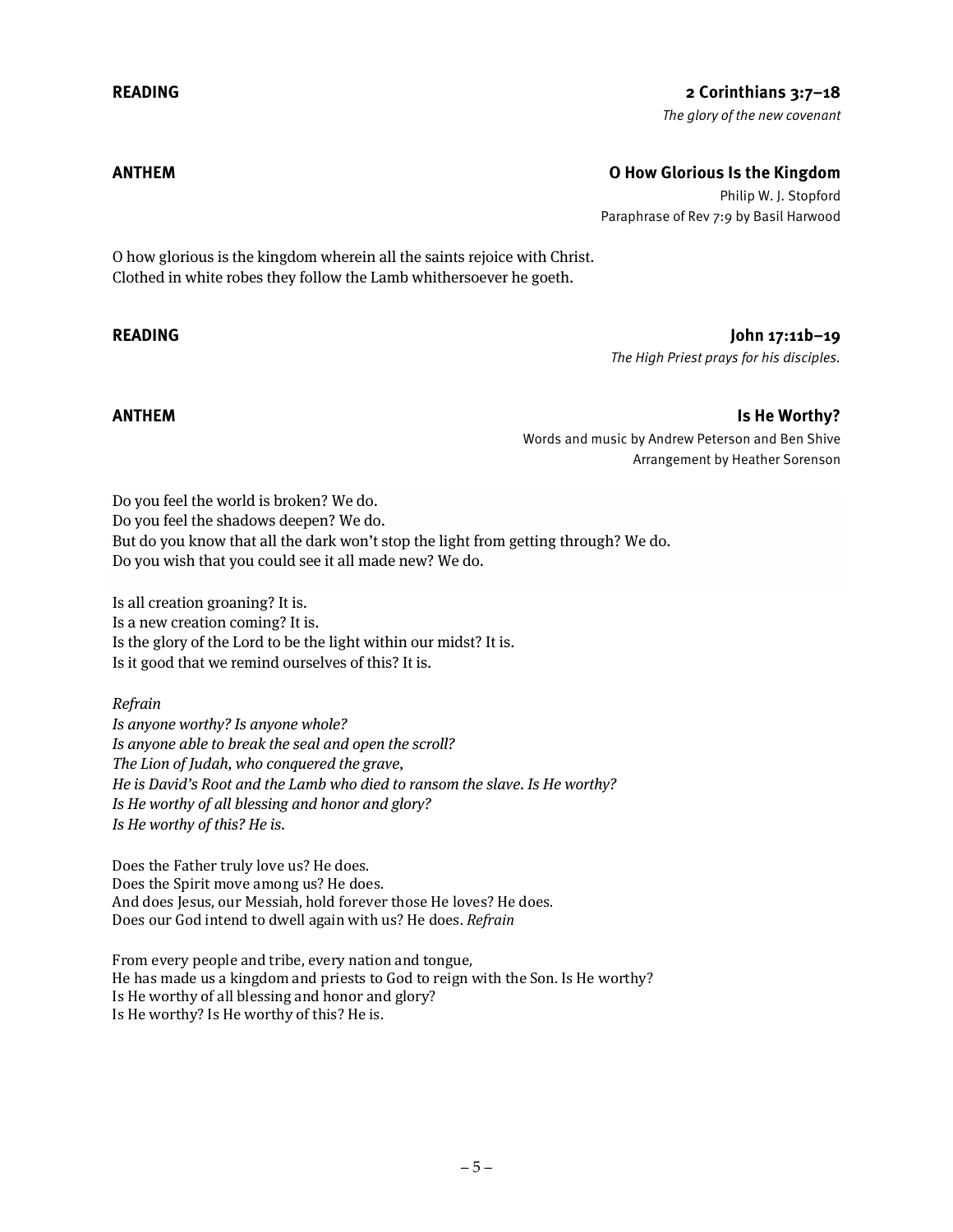Christian Worship 515 Setting by K. Lee Scott

**1, 3–4:** All **2:** Chorus



# **SERMON Professor Earle Treptow**

President of Wisconsin Lutheran Seminary

# **Class Verse**

"Let us hold unswervingly to the hope we profess, for he who promised is faithful."

– Hebrews 10:23

# **Hold Unswervingly to the Hope You Profess**

**Stand**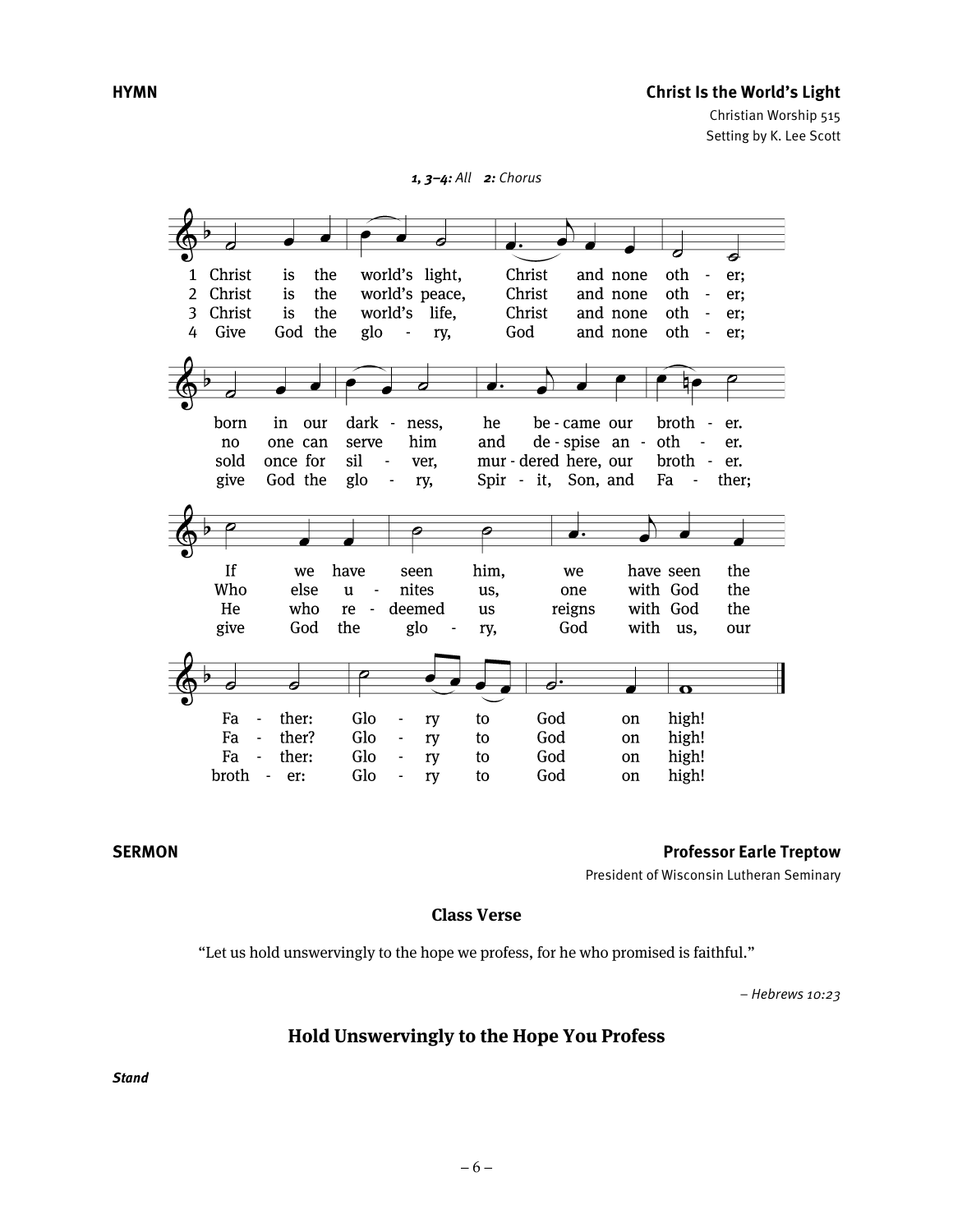### **All sing:**

- 1 Fight the good fight with all your might; Christ is your strength and Christ your light. Lay hold on life, and it shall be your joy and crown eternally.
- 2 Run the straight race through God's good grace; lift up your eyes and seek his face. Life with its way before us lies; Christ is the path and Christ the prize.
- 3 Faint not nor fear; his arms are near. He changes not, and you are dear. Only believe, and you will see that Christ is Lord eternally.

**Be seated**

# **DISTRIBUTION OF DIPLOMAS & CONFERRAL OF DEGREES**

on students who have satisfactorily completed the seminary's prescribed course of study and have declared themselves to be in confessional agreement with the public doctrine of the Wisconsin Evangelical Lutheran Synod; and on pastors who have satisfactorily completed the seminary's program of post-graduate study.

# **CLASS HYMN Lord, Thee I Love with All My Heart**

Christian Worship 817 Directed by Nathanael Plocher

The assembly sings the words in **bold.**

**1 Lord, thee I love with all my heart; I pray thee, ne'er from me depart, with tender mercy cheer me. Earth has no pleasure I would share; yea, heav'n itself were void and bare if thou, Lord, wert not near me. And should my heart for sorrow break, my trust in thee can nothing shake. Thou art the portion I have sought; thy precious blood my soul has bought. Lord Jesus Christ, my God and Lord, my God and Lord, forsake me not! I trust thy Word.**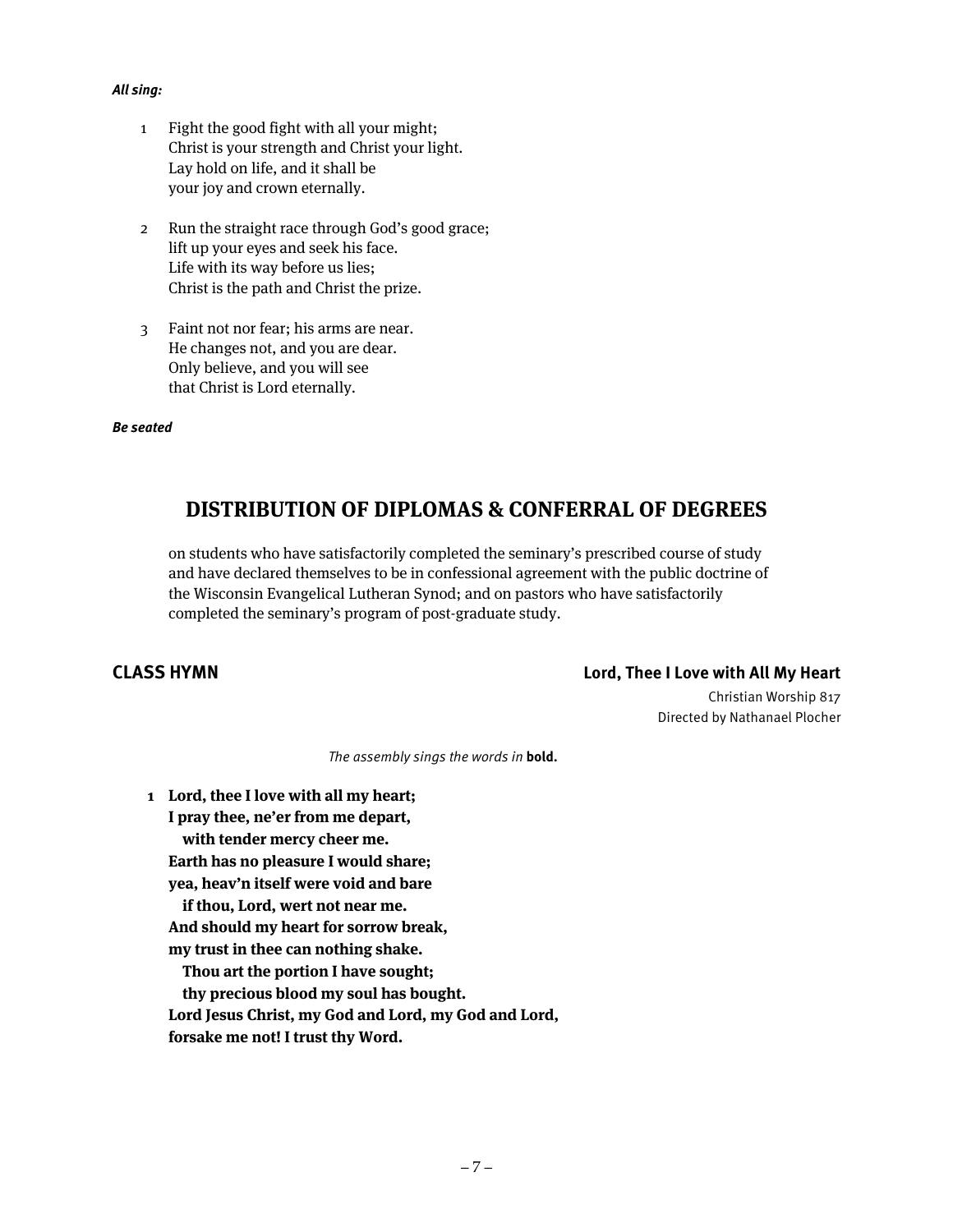2 Yea, Lord, 'twas thy rich bounty gave my body, soul, and all I have in this poor life of labor. Lord, grant that I in ev'ry place may glorify thy lavish grace and help and serve my neighbor. Let no false doctrine me beguile; let Satan not my soul defile. Give strength and patience unto me to bear my cross and follow thee. Lord Jesus Christ, my God and Lord, my God and Lord, in death thy comfort still afford.

3 Lord, let at last thine angels come, to Abr'ham's bosom bear me home that I may die unfearing; and in its narrow chamber keep my body safe in peaceful sleep until thy reappearing. **And then from death awaken me that these mine eyes with joy may see, O Son of God, thy glorious face, my Savior and my fount of grace. Lord Jesus Christ, my prayer attend, my prayer attend, and I will praise thee without end.**

### **Stand**

# **PRAYER**

### **BLESSING**

The Lord bless you and keep you. The Lord make his face shine on you and be gracious to you. The Lord look on you with favor and give you peace.

### **Amen.**

### **Remain standing for the hymn.**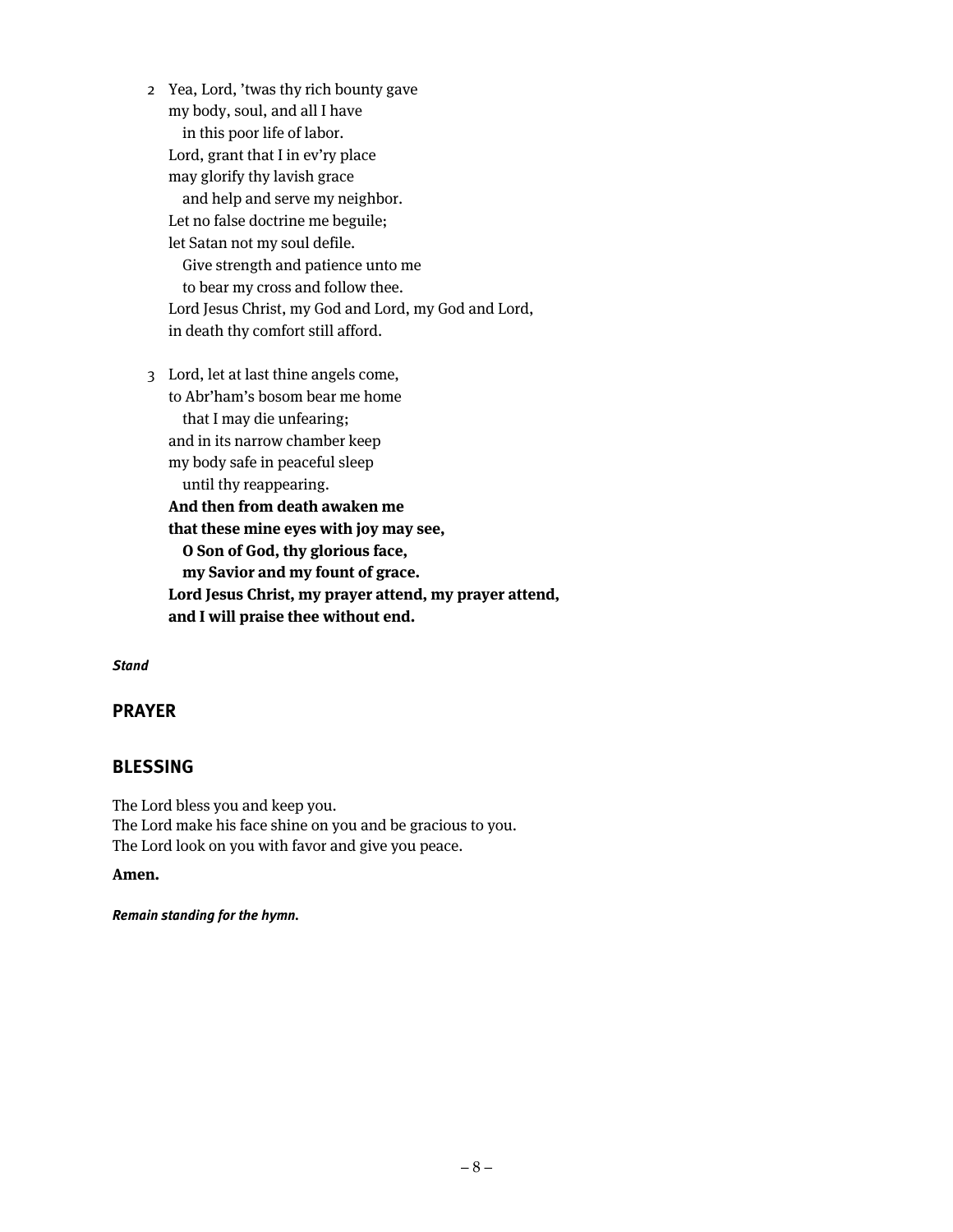# **RECESSIONAL HYMN Holy God, We Praise Your Name**

Te Deum Laudamus Christian Worship 953 Musical setting by S. Drummond Wolff

| 1              | Ho<br>$\overline{\phantom{0}}$  | ly                            | God,                           | we                            | praise                             | your                             | name;                                | Lord                                             | of    |
|----------------|---------------------------------|-------------------------------|--------------------------------|-------------------------------|------------------------------------|----------------------------------|--------------------------------------|--------------------------------------------------|-------|
| $\overline{2}$ | Hark!                           | The                           | glad                           | ce                            | les<br>$\overline{\phantom{a}}$    | tial<br>$\overline{\phantom{0}}$ | hymn                                 | an<br>$\overline{\phantom{0}}$                   | gel   |
| 3              | All                             | a                             | pos                            | tles                          | join                               | the                              | strain                               | as                                               | your  |
| 4              | You                             | are                           | King                           | of                            | glo                                | ry,                              | Christ,                              | Son                                              | of    |
| 5              | Ho                              | ly                            | Fa<br>$\overline{\phantom{a}}$ | ther,                         | ho                                 | ly                               | Son,                                 | Ho                                               | ly    |
|                |                                 |                               |                                |                               |                                    |                                  |                                      |                                                  |       |
|                |                                 |                               |                                |                               |                                    |                                  |                                      |                                                  |       |
|                |                                 |                               |                                |                               |                                    |                                  |                                      |                                                  |       |
|                |                                 |                               |                                |                               |                                    |                                  |                                      |                                                  |       |
|                | all,                            | we                            |                                | bow                           | be                                 | fore<br>$\overline{\phantom{m}}$ | you.                                 | All                                              | on    |
|                | choirs                          | a                             |                                | bove                          | are                                |                                  | rais - ing;                          | cher                                             | u     |
|                | sa<br>$\overline{\phantom{0}}$  | cred                          |                                | name                          | they                               |                                  | hal - low;                           | proph<br>$\frac{1}{2}$                           | ets   |
|                | God,                            | yet                           |                                | born                          | of                                 |                                  | Mar - y,                             | for                                              | us    |
|                | Spir                            | it,                           |                                | three                         | we                                 |                                  | name vou,                            | though                                           | in    |
|                |                                 |                               |                                |                               |                                    |                                  |                                      |                                                  |       |
|                |                                 |                               |                                |                               |                                    |                                  |                                      |                                                  |       |
|                |                                 |                               |                                |                               |                                    |                                  |                                      |                                                  |       |
|                |                                 |                               |                                |                               |                                    |                                  |                                      |                                                  |       |
|                | earth                           | your                          | scep                           | ter                           | claim;                             |                                  | all<br>in                            | heav'n                                           | a     |
|                | bim                             | and                           | ser                            | a<br>$\overline{\phantom{0}}$ | phim,<br>$\overline{\phantom{a}}$  |                                  | in<br>un                             | $\overline{a}$<br>ceas<br>-                      | ing   |
|                | swell                           | the                           | glad                           | re                            | frain,<br>$\overline{\phantom{a}}$ |                                  | the<br>and                           | white -                                          | robed |
|                | sin<br>$\overline{\phantom{a}}$ | ners                          | sac                            | ri                            | ficed,<br>$\blacksquare$           |                                  | the<br>on                            | cross                                            | our   |
|                | es<br>$\overline{\phantom{a}}$  | sence                         | on                             | ly<br>-                       | one,                               |                                  | di<br>un<br>$\overline{\phantom{a}}$ | vid<br>$\frac{1}{2}$<br>$\overline{\phantom{a}}$ | ed    |
|                |                                 |                               |                                |                               |                                    |                                  |                                      |                                                  |       |
|                |                                 |                               |                                |                               |                                    |                                  |                                      |                                                  |       |
|                |                                 |                               |                                |                               | 6                                  |                                  |                                      |                                                  |       |
|                |                                 |                               |                                |                               |                                    |                                  |                                      |                                                  |       |
|                | bove                            | a<br>$\overline{\phantom{a}}$ | dore you.                      |                               | In                                 | fı                               | nite                                 | your<br>vast                                     | do -  |
|                | cho                             | rus                           | prais - ing,                   |                               | fill                               | the                              |                                      | heav'ns with sweet                               | ac -  |
|                | mar                             | tyrs                          | fol - low,                     |                               | and                                | from                             | morn                                 | to<br>set                                        | of    |
|                | sins                            | did                           | car - ry;                      |                               | first                              | to                               | break                                | the<br>bars                                      | of    |
|                | God                             | we                            | claim you,                     |                               | and,                               | a                                | dor<br>$\overline{\phantom{a}}$      | ing,<br>bend                                     | the   |
|                |                                 |                               |                                |                               |                                    |                                  |                                      |                                                  |       |
|                |                                 |                               |                                |                               |                                    |                                  |                                      |                                                  |       |
|                |                                 |                               |                                |                               |                                    |                                  |                                      |                                                  |       |
|                |                                 |                               |                                |                               |                                    |                                  |                                      |                                                  |       |
|                | main,                           | ev<br>"Ho                     | $\overline{a}$                 | er<br>ly,                     | last<br>ho                         | ing                              | is<br>$\overline{a}$                 | reign.<br>your<br>Lord!"                         |       |
|                | cord:<br>sun                    | through                       |                                | the                           | Church                             | ly,<br>the                       | ho<br>song                           | ly<br>on.<br>goes                                |       |
|                | death,                          | you                           |                                | have                          | 0<br>$\qquad \qquad \blacksquare$  | pened                            | heav'n                               | faith.<br>to                                     |       |
|                |                                 | while                         |                                |                               |                                    | the                              |                                      |                                                  |       |

**1–2:** All **3:** Men **4:** Women **5:** All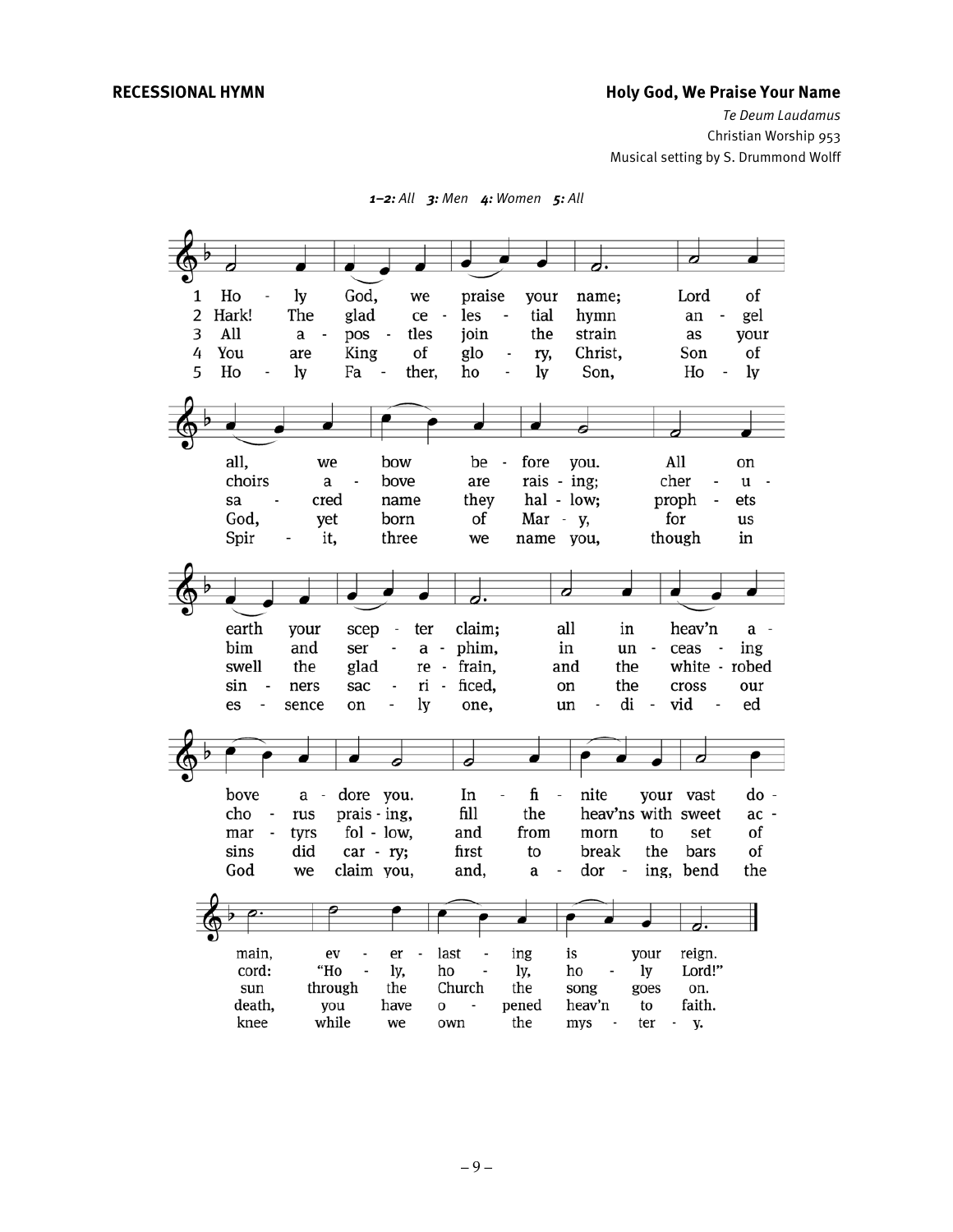Graduates may be greeted on the walkway northwest of the auditorium.

Bottles of water are available following this service on the west side of the auditorium.

Copies of the list of the assignments, distributed at yesterday's Call Day service, are available from the ushers at the back of the auditorium.

CDs of recent recordings by the Seminary Chorus are available at the entrance to the auditorium for \$12.00.

Serving in the ministry of music were members of the Seminary Chorus directed by Prof. Aaron Christie. Ryan Henning served as organist. Members of the brass trio were Pastor Thomas Bauer, Mr. Nate Amundson and Jacob Ungemach.

# **PERMISSIONS**

### **Christ the Eternal Lord** © 1999 Hope Publishing Co.

**Christ Is the World's Light** © 1969 Hope Publishing Co. Tune: © 2004 Concordia Publishing House. Text: Fred Pratt Green, 1903–2000, alt. Tune: K. Lee Scott, b. 1950 **I Will Wait for You** Text (sts. 1–2, Chorus, 3–4, Final Chorus): © 2018 Townend Songs (PRS), admin. Music Services "I Will Wait for You"; (sts. 1–2, Chorus, 3–4, Final Chorus): © 2018 Getty Music Publishing (BMI), admin. Music Services "I Will Wait for You"; (sts. 1–2, Chorus, 3–4, Final Chorus): © 2018 Jordan Kauflin Music (BMI) "I Will Wait for You"; (sts. 1-2, Chorus, 3-4, Final Chorus): © 2018 Matthew Merker Music (BMI) "I Will Wait for You". Text (sts. Intro, Outro): © 2003 Psalmody Committee, Free Church of Scotland "Lord, from the Depths I Call to You".

All reprinted with permission under **onelicense.net** # A-714730.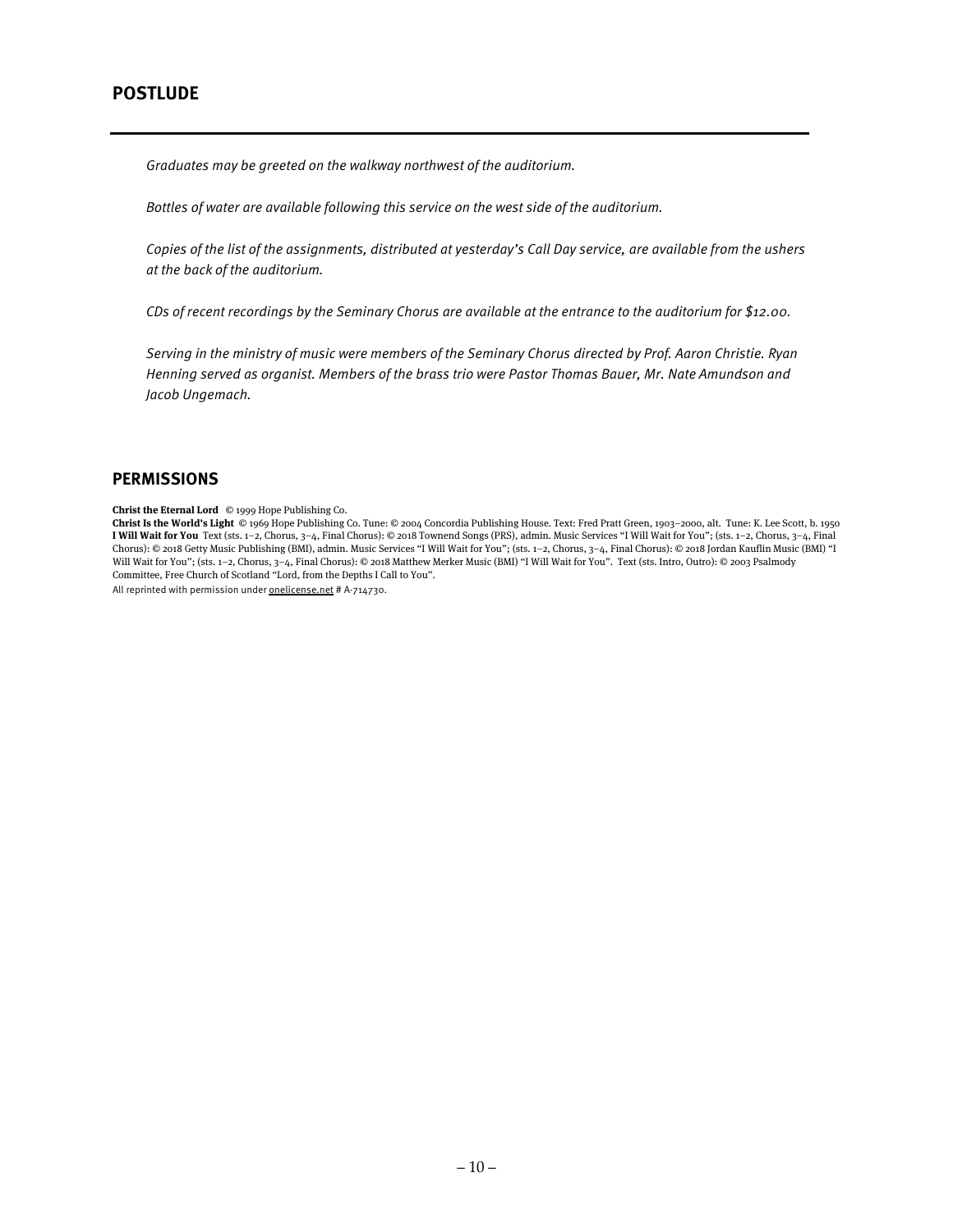# **Wisconsin Lutheran Seminary Class of 2022**

# **Master of Divinity Graduates**

Conifer L. Berg Appleton, WI Joshua A. Busch Rapid City, SD Barton J. Cox Oconomowoc, WI Simeon A. Crass Rock Island, IL Stanley C. Draper Sleepy Eye, MN Jonathan D. Fleischmann Kaukauna, WI Jacob M. Heyn Crete, IL Joseph S. Kasper Brown Deer, WI Joel D. Krieger Las Vegas, NV Alex M. Lindemann Lewiston, MN Samuel H. Lor Kansas City, KS Anthony L. Pflughoeft **Germantown**, WI Nathanael D. Plocher Pardeeville, WI Joel T. Prange Burlington, WI Nathaniel D. Savage Phoenix, AZ Jacob L. Schlomer Rome, WI Micah T. Schoeneck Green Bay, WI Daniel J. Sprain Surprise, AZ David A. Ticks Kimberly, WI Philip J. Waldschmidt Greenfield, WI Thomas W. Welch Appleton, WI Collin D. Wenzel Appleton, WI Justin L. Wilkens Haymarket, VA Nathan D. Wong New Ulm, MN David E. Young Oconomowoc, WI Eric J. Zabell Green Bay, WI

# **Master of Sacred Theology Graduates**

| Kyle D. Bitter    | Wauwatosa, WI   |
|-------------------|-----------------|
| Joel A. Russow    | Tallahassee, FL |
| Andrew C. Schroer | Edna, TX        |